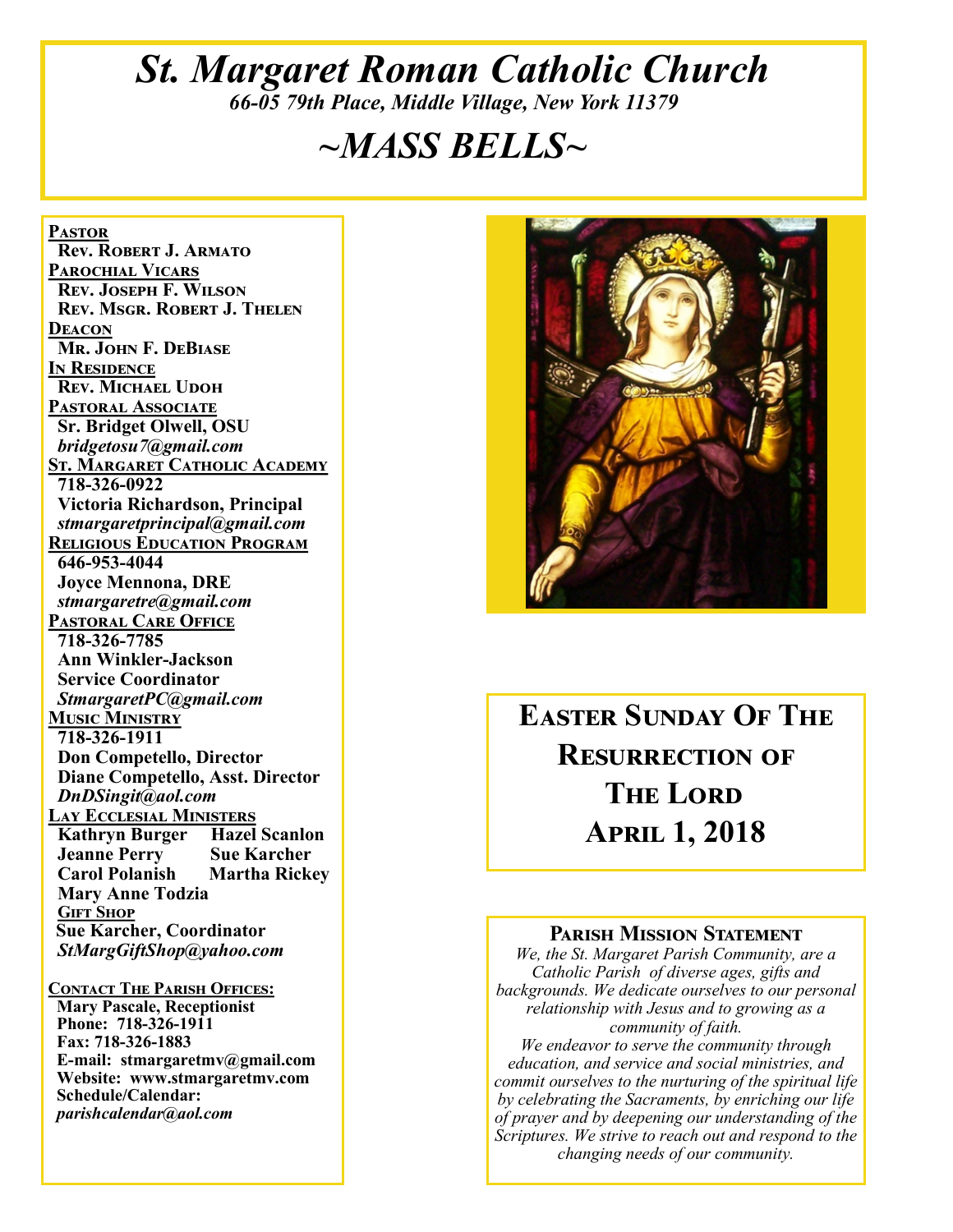### *MASSES FOR THE WEEK*

| SUN.                 | <b>APRIL 1 - EASTER SUNDAY OF THE</b><br><b>RESURRECTION OF THE LORD</b>                                                                   |
|----------------------|--------------------------------------------------------------------------------------------------------------------------------------------|
| 7:30<br>9:00         | Lucy Sepi<br>Saveria Prezioso/Giuseppina Scaturro/Lea<br>Sansone/Francesco e Maria Varruso/Luigi<br>Bonello/Pellegrino e Giuseppa Benfari/ |
| 10:30<br><b>NOON</b> | Benedetto Barretta e Famiglia/<br>John J. & Margaret M. Forte<br><b>Carl Dokter/Louise Moeller</b><br><b>NO EVENING MASS</b>               |
| MON.                 | <b>APRIL 2 - MONDAY WITHIN THE</b><br><b>OCTAVE OF EASTER</b>                                                                              |
| 7:00<br>9:00         | Thomas Foudy (BIRTH)<br><b>Kathleen Waters</b>                                                                                             |
| TUE.                 | <b>APRIL 3 - TUESDAY WITHIN THE</b><br><b>OCTAVE OF EASTER</b>                                                                             |
| 7:00<br>9:00         | <b>Purgatorial Society</b><br>Rose D'Amato                                                                                                 |
| WED.                 | <b>APRIL 4 - WEDNESDAY WITHIN THE</b><br><b>OCTAVE OF EASTER</b>                                                                           |
| 7:00<br>9:00         | <b>Carol Falk</b><br>Colette E. Weiner                                                                                                     |
| THU.                 | <b>APRIL 5 - THURSDAY WITHIN THE</b><br><b>OCTAVE OF EASTER</b>                                                                            |
| 7:00<br>9:00         | Lydia J. Kramer<br>Josephine & Tom Scotti                                                                                                  |
| FRI.                 | <b>APRIL 6 - FRIDAY WITHIN THE</b><br><b>OCTAVE OF EASTER/FIRST FRIDAY</b>                                                                 |
| 7:00<br>9:00         | <b>Gerard Michels</b><br>Antonina & Giuseppe Catalano                                                                                      |
| SAT.                 | <b>APRIL 7 - SATURDAY WITHIN THE</b><br><b>OCTAVE OF EASTER/FIRST</b>                                                                      |
| 9:00                 | <b>SATURDAY</b><br><b>COLLECTIVE: Deceased Priests of the</b><br>Diocese of Brooklyn and Rockville Center                                  |
|                      | <b>Bill &amp; Lee DiGiovanna/Holy Souls/</b><br>5:00PM Sal Pugliese                                                                        |
| SUN.<br>7:30         | <b>APRIL 8 - DIVINE MERCY SUNDAY</b><br>People of the Parish                                                                               |
| 9:00<br>10.30        | Antonino Catalano/Giovanni Ferrara/<br>Giuseppe Colombo/<br>Hilda & Fred Jackson                                                           |

10:30 Hilda & Fred Jackson

- NOON Fire Lt. Kevin J. & William Pfeifer
- 5:00PM Kathleen & Teresa Fland

*TODAY THE VICTOR O'ER HIS FOES FOR HUMAN CONSOLATION ROSE. ALLELUIA!* 

# **PARISH INFORMATION**

**If you're not registered, please visit the Rectory office, which is open from Monday through Friday, 9 am to noon and 1 pm to 7:30 pm.**

**CONFESSIONS** - Saturday, 4-4:45 pm or by appointment with a priest.

**NOVENA** to Our Lady of the Miraculous Medal Mondays after the 9am Mass.

**MORNING PRAYER** daily from Monday through Friday at 8:45 am.

**BAPTISMS** take place on the 1st and 3rd Sundays of the month. Please call the rectory for an appointment and to register your child.

**WEDDINGS MUST** be scheduled at least six months in advance by appointment with a priest or a deacon. Please call the rectory office. For marriage preparation information visit www.pre-cana.org.

**THE BEREAVEMENT GROUP** meets on the 1st and 3rd Thursday of the month at 10 am in the Convent meeting room. Call Ann at 718-326-7785.

**THE ENGLISH CHOIR** rehearses on Tuesday, at 7 pm in the Church. Tenors and baritones needed!

**IL CORO ITALIANO** prattica ogni Domenica prima della Messa Italiana.

**THE CHILDREN'S CHOIR** rehearses on Thursday, from 6-7 pm in the Church. For more info, DnDsingit@aol.com

**BOY SCOUT TROOP #119** meets on Tuesdays from 7:15-9 pm in the Parish Hall. New members are welcome, age 10 1/2 & up. Call Mr. Krzewski, 718-894-4099.

**CUB PACK #119** meets on Mondays from 7-8:30 pm in the Parish Hall. New members welcome, age 6 to 10-1/2. Call Mr. Krzewski, 718-894-4099.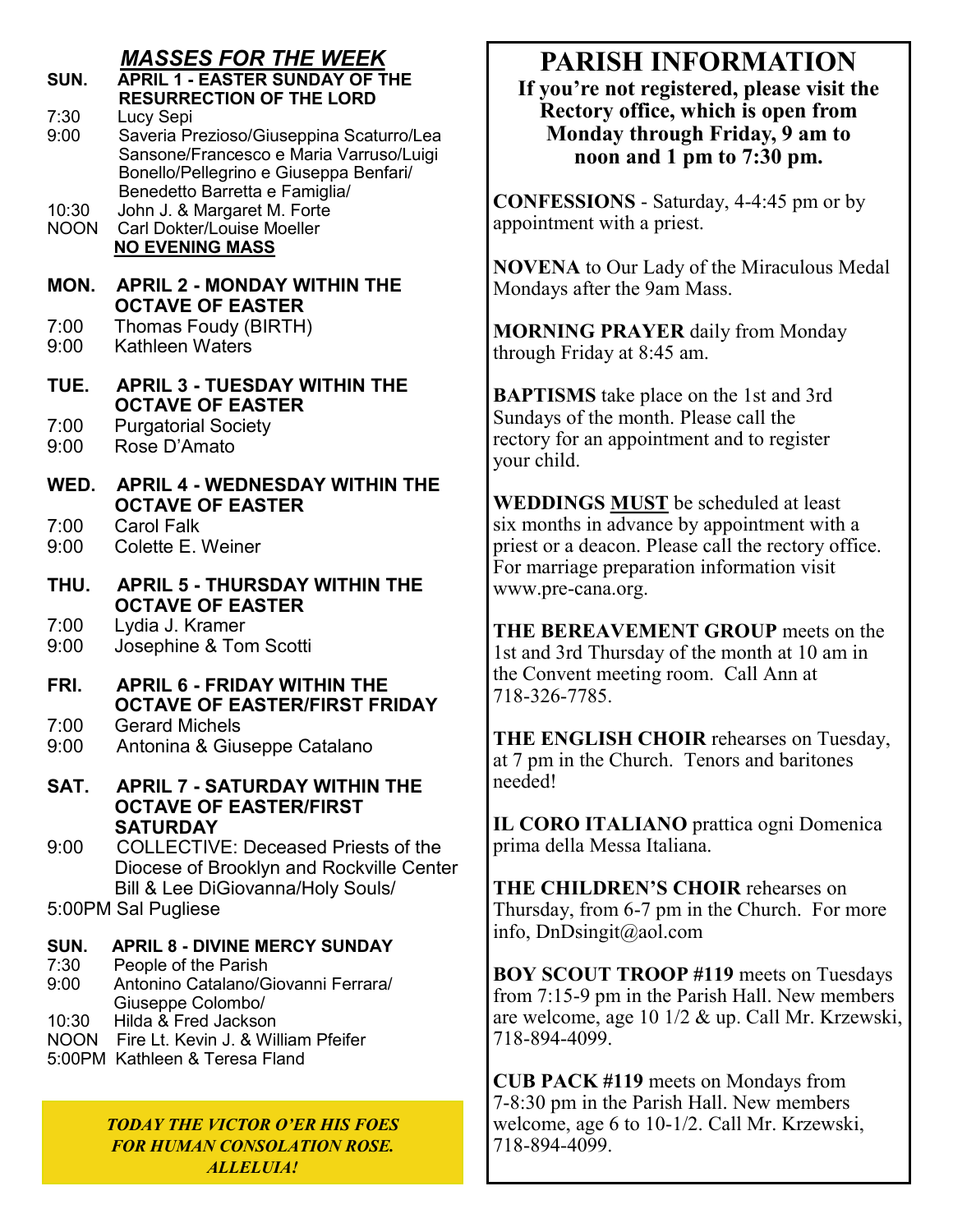# PLEASE PRAY FOR OUR SICK

Karen Guarascio, Connie Faccibene, Eileen Hinrichs, Linda Frazier, Cari Ann Falk-LoBello, Glen Falk, Ronald Frazier, John Downer, Robert Sabini, Lee Falk, Scott White, Baby McKinley Kelleher, Sean Harrison, Justin James Quirke, Parish Wert, Michael Hirst, Elizabeth Ott, Marion Caracciola, Baby Keila Mary Champoli, Brooke and Alexa Renda, The Ferrugio Family, Sandra Slattery, Shirley Chesley, Jim Daniels, Lola Anderson, George McGarry, Michael Mavin, Denis Fink, Marc Pagnozzi, John Vannata, Richard Santangelo, Joseph Simon, James Taylor, James Leung, Dr. Joan Virostko, Alfie Poje, Margaret Cosentino, Ann Pompeo, Gloria Mojica, Larry Dumbra, Bob Marvin, Joseph O'Brien, Katie Bryzgornia, Daniel Fox, Domenica Millitello, Caterina D'Anna, Evelyn Mojica, Immaculate Marge D'Elia, Carol Arevalo, Jim O'Driscoll, Victoria Lippolis, Mary Rigovich, Matteo Sabini, Charles Schaaf, Joseph Russo, Alvaro Andres Gonzalez, Marie Powell, Rose Healy,

*The names will remain for 3 months, please call 718-326-1911 and ask for continued prayers*

### **Prayer Requests**

**Pray for vocations to the Priesthood and Religious Life. Please pray for our men and women from our Parish serving in the defense of our country: Lt. Col. Thomas Frohnhoefer Sgt. Robert A. Domenici** 



### *WE RECALL OUR BELOVED DECEASED*

*Especially, Rosario Tarantola, May they rest in Christ's Peace!*

### *MEMORIALS*

### *WINE & HOST THIS WEEK*

*are offered in memory of Catherine & Edward Flynn at the request of Margaret Flynn.*

### *SANCTUARY LAMP & ALTAR CANDLES THIS WEEK*

*are offered in memory of Carol Falk at the request of Joan & Bill McShea.*

### *TABERNACLE LAMP THIS WEEK*

*is lit in memory of David J. McConville at the request of The St. Margaret Choir.* 

### *PASCHAL CANDLE THIS WEEK*

*is lit for The People of the Parish.*

### **TODAY'S READINGS**

*Easter Sunday of the Resurrection of the Lord*  Acts 10:34a, 37-43; Ps. 118:1-2, 16-17, 22-23; Col. 3:1-4 or 1 Cor 5:6b-8; Jn 20:1-9 or Mk 16:1-7 or at afternoon Mass, Lk 24:13-35

### **READINGS FOR THE WEEK**

| Monday:    | Acts 2:14, 22-33; Ps 16:11-2a and<br>5, 7-8, 9-10, 11; Mt. 28:8-15 |
|------------|--------------------------------------------------------------------|
| Tuesday:   | Acts 2:36-41; Ps 33:4-5,<br>18-19, 20 and 22; Jn 20:11-18          |
| Wednesday: | Acts 3:1-10; Ps 105:1-2, 3-4, 6-7,<br>8-9; Lk 24:13-35             |
| Thursday:  | Acts 3:11-26; Ps 8:2ab and 5, 6-7,<br>8-9; Lk 24:35-48             |
| Friday:    | Acts 4:1-12; Ps 118:1-2 and 4,<br>22-24, 25-27a; Jn 21:1-14        |
| Saturday:  | Acts 4:13-21; Ps 118:1 and<br>14-15ab, 16-18, 19-21;<br>Mk 16:9-15 |
| Sunday:    | Acts 4:32-35; Ps 118:2-4, 13-15,<br>22-24; 1 Jn 5:1-6; Jn 20:19-31 |

### **SECOND COLLECTION**

 Please note that we will take up a second collection immediately after the first at all Masses on Easter Sunday, 4/1. Thank you for your generosity in supporting the mission of this Parish!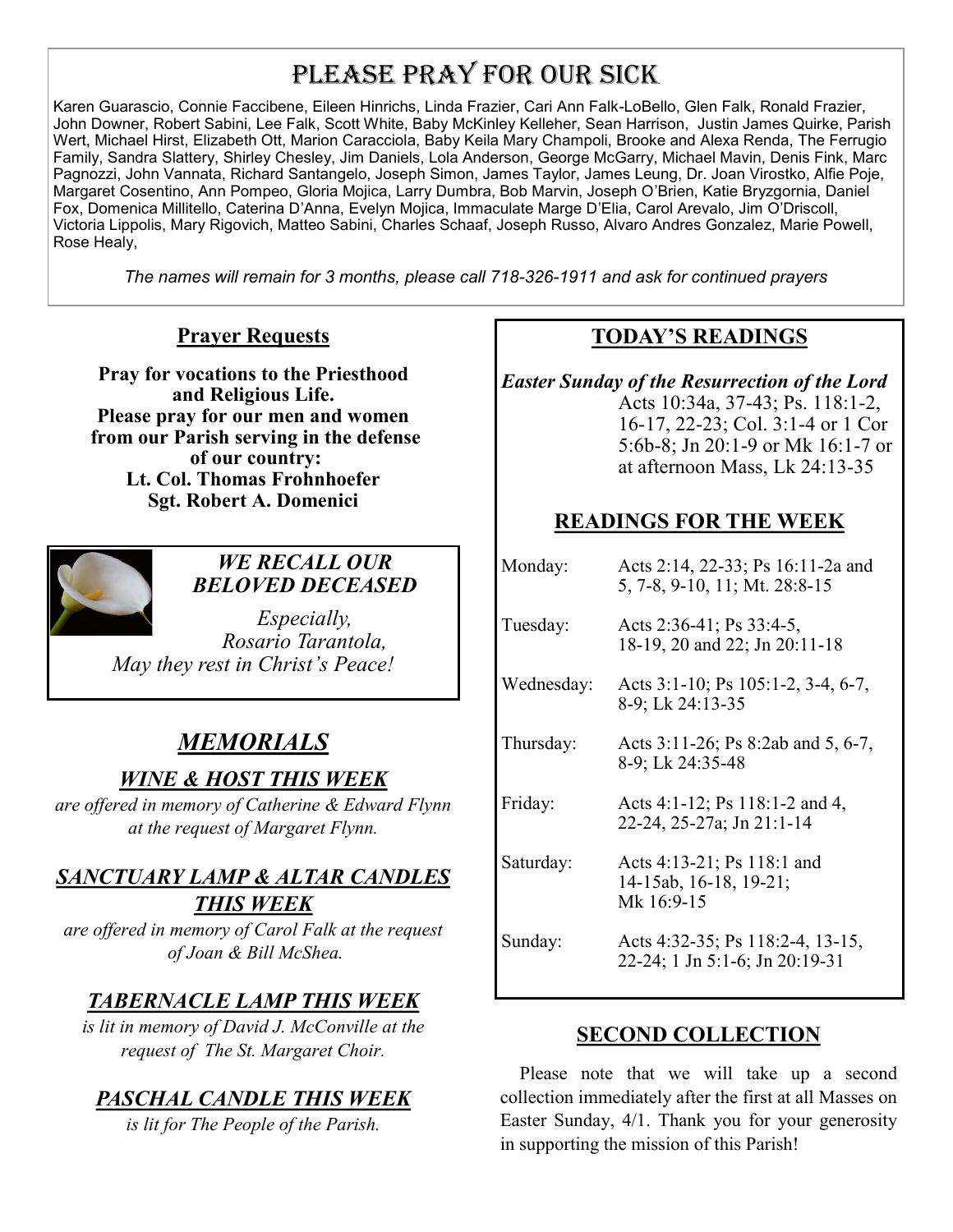

# *HE IS RISEN!*

"I rose up and am still with Thee." After His labors and His humiliations, Christ finds rest with His Father. "I am still with Thee." This is perfect beatitude. Through His cross He entered into the possession of eternal glory. Christ has gained the crown of victory; through Christ men also win their crowns of victory. Humanity was under a curse and subject to the wrath of God. Now that they have risen with Christ, their guilt has been destroyed. "I rose up and am still with Thee." The liturgy places these words in the mouth of the Church that she may pray them with Christ.

 "The earth trembled and was still when God arose in judgement." The Resurrection of Christ is the judgement and condemnation of those who have turned away from God. This judgement was prefigured by the angel who passed through the land of Egypt destroying the first-born of the Egyptians. The Israelites marked the doors of their houses with the blood of the paschal lamb. We are the new Israel, and "Christ our Pasch is sacrificed." We mark ourselves with His blood, which we enjoy in the Holy Echarist. We have been pardoned, we are saved, we shall live.

 "He is risen." The Resurrection of Christ is a pledge of our own Resurrection. It is the foundation upon which our faith rests. It is the guarantee of our redemption and God's assurance that our sins are forgiven and that we are called to eternal life. "This is the day which the Lord hath made; let us be glad and rejoice therein. Give praise to the Lord, for He is good, for His mercy endures forever. Alleluia." "Christ our Pasch is sacrificed - The Lamb redeems the sheep. Christ, the innocent One, hath reconciled sinners to the Father."

### **MASS SCHEDULE**

#### **EASTER SUNDAY MASSES**

7:30am, 9:00am (Italian), 10:30am 12:00 Noon **NO EVENING MASS**

### **EASTER DUTY OBLIGATION**

After they have received their First Holy Communion, Catholics are bound by the obligation of receiving Holy Communion at least once a year. This precept should be fulfilled during the Easter Season. Catholics are also bound to confess serious (mortal) sins at least once a year. While this is not limited to the Easter Season, now is a good time to go to confession.



*THE PRIESTS, DEACON, AND PARISH STAFF SEND THEIR BEST WISHES TO YOU AND YOUR FAMILIES FOR A BLESSED AND JOYOUS EASTER*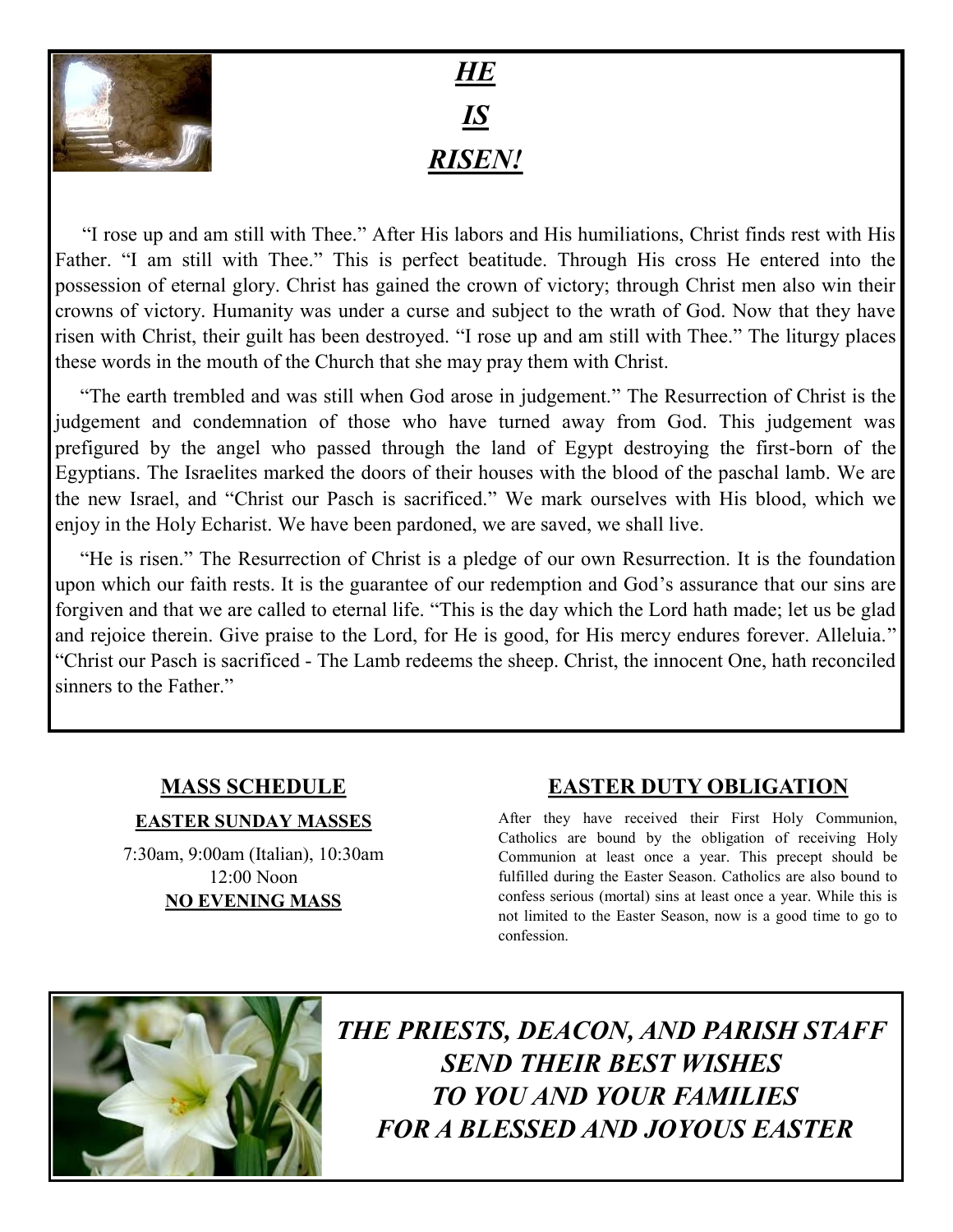*From the Pastor's Desk:*

### *Christ is risen! Truly is He risen!*

Dear Brothers and Sisters in Christ,

 As I write this, the sun is shining and melting the, hopefully, last great snowfall of this long, cold and dreary season. What a difference a day makes! Yesterday, the winds and snow and ice buffeted anything and anyone unfortunate enough to be exposed to them. Birds, squirrels, and people hid from the elements. Today, life has returned to the streets of Middle Village: the wildlife are moving in the sky and trees, people are venturing out and about their business, and kids are back at school.

 It reminds me, in a way, of Easter, in which we celebrate the triumph of life over death, of grace over sin, of God's mercy and love sown over the fear and shame planted by the ancient enemy. Through the victory of our blessed Lord, a new and fuller life has been given to the human race, indeed, to all of Creation. An ancient prayer of the Eastern Church reminds us that

> "Christ is risen from the dead, by death He has trampled down death, and on those in the grave He has bestowed life."

 We don't simply go back about our business after the exercises of Lent. This most holy feast of Easter demands not only that we cry out, "Alleluia!" - "Praise the Lord!" - but also, and most especially, to live in the freedom of the children of God, putting our Savior's teachings into effect through lives of sacrifice and compassion and responding to the grace of God by participating as active members of His Church. We are to live as a people of hope, even in the face of personal difficulties and trials and tribulations. Truly, we have been changed, and we are to reflect that change each day with hearts and souls and lives made new and strengthened through the Blood of Christ and the power of His Resurrection.

 May God, Who has begun the good work in you, bless you and yours this Easter and bring it to completion in the Day of our Lord Jesus Christ! Alleluia!

**~ Fr. Armato**



Registration is ongoing; don't miss your spot in our great school! Call our office **(718-326-0922)** to schedule a tour. We have many great programs to offer including our newly added STEM lab and Repole Tech Center. Scholarships are available. Contact us for more information.

**SAVE THE DATE:** join us for a Night of Mystery, Mayhem and Murder! Friday, June 1 at 7:30pm. Tickets are \$55 and include a buffet dinner and interactive show. Refreshments available for purchase. Dress up like you are attending a wedding - bring your friends for a night of FUN!!!



# **LIVE:**

*TKA AND JUDY TORRES*

Friday, April 20th - doors open at 8pm St. Margaret Gym - \$50.00 p/p ( includes 1 drink) For tickets call **Katy, 718-326-0922**